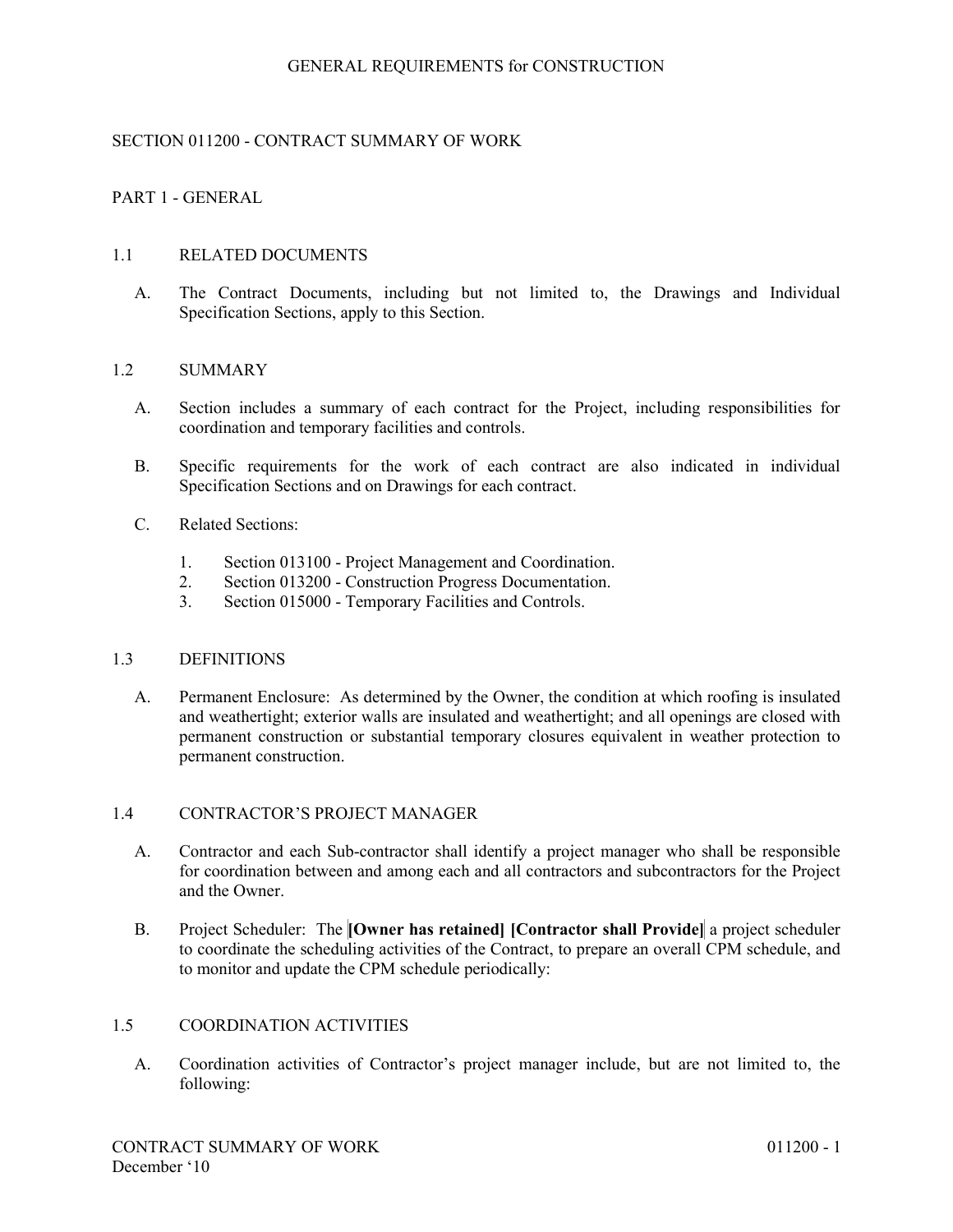- 1. Provide overall coordination of the Work.
- 2. Coordinate use of access shared with other contractors to workspaces and workspaces shared with other contractors.
- 3. Coordinate product selections for compatibility with either product selected under this Contract and under other contracts for the Project. Identify to Owner and Design Professional incompatibilities between products selected under this Contract and products selected under other contracts for the Project.
- 4. Provide overall coordination of temporary facilities and controls.
- 5. Coordinate, schedule, and approve interruptions of permanent and temporary utilities, including those necessary to make connections for temporary services.
- 6. Coordinate construction and operations of the Work with work performed by each other separate Contract for the Project and the Owner's construction forces.
- 7. Prepare Coordinated Composite Drawings, in collaboration with each other contractor for the Project, to coordinate the work of the contracts for the Project.
- 8. Coordinate sequencing and scheduling of the Work. Include the following:
	- a. Initial Coordination Meeting: At earliest possible date, the Owner will arrange and conduct a meeting with all contractors for the Project for sequencing and coordinating the work of the Project.
- 9. Provide quality assurance and quality control services specified in Section 014000 Quality and Code Requirements.
- 10. Coordinate sequence of activities to accommodate tests and inspections, and coordinate schedule of tests and inspections.
- 11. Provide information necessary to adjust, move, or relocate existing utility structures affected by construction.
- 12. Provide progress cleaning of all Contract work areas and coordinate progress cleaning of areas or pieces of equipment where more than one contractor has worked.
- 13. Coordinate cutting and patching.
- 14. Coordinate protection of the Work.
- 15. Coordinate firestopping.
- 16. Coordinate completion of punch list items.
- 17. Coordinate preparation of As-built drawings and specifications.
- 18. Print and submit all required project turnover documents.
- 19. Coordinate preparation of operation and maintenance manuals.
- B. Responsibilities of project manager for construction contract includes coordination for temporary facilities and controls, include, but are not limited to, the following:
	- 1. Provide common-use field office for use by all personnel engaged in construction activities.
	- 2. Provide telephone service for common-use facilities.

## 1.6 GENERAL REQUIREMENTS OF CONTRACTS

A. Extent of Contract: Requirements indicated on drawings and in specification sections determine which Contract includes a specific element of the Work of the Contract.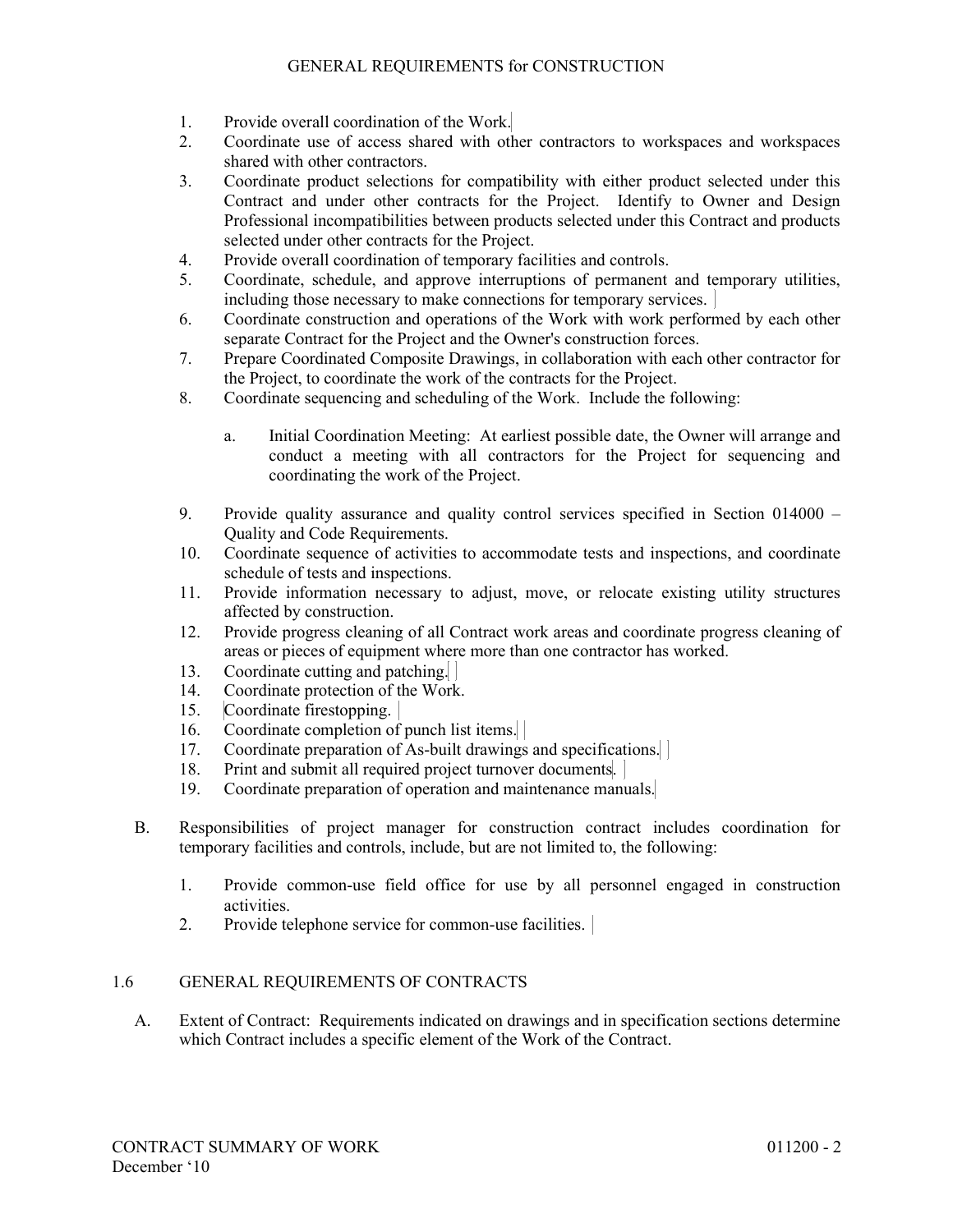- 1. The work described in this section for each contract shall be complete systems and assemblies, including products, components, accessories, and installation required by the respective contract documents.
- 2. Trenches and other excavation for the work of each contract shall be the work of such contract.
- 3. Blocking, backing panels, sleeves, and metal fabrication supports for the work of each contract shall be the work of such Contract.
- 4. Furnishing of access panels for the work of each contract shall be the work of such Contract. Installation of access panels located in the substrate of ceilings, walls and floors shall be the work of the construction contract.
- 5. Equipment pads for the work of each contract shall be the work of such contract.
- 6. Roof-mounted equipment curbs for the work of each contract shall be the work of the construction contract.
- 7. Painting for the work of each contract shall be the work of such contract.
- 8. Cutting and Patching: Each contract shall perform its own cutting and patching.
- 9. Firestopping for the work of each contract shall be provided by such contract.
- 10. Contractors' Preliminary CPM Schedule: Within seven working days after preliminary CPM schedule submittal has been received from the scheduling consultant, submit a matching schedule showing construction operations sequenced and coordinated with overall construction.
- B. Substitutions: Each contractor's project manager shall cooperate with all other contractor's project managers involved to coordinate approved substitutions with remainder of the work of the Project.
- C. Temporary Facilities and Controls: In addition to specific responsibilities for temporary facilities and controls indicated in this Section and in Section 015000 - Temporary Facilities and Controls, Contractor is responsible for the following:
	- 1. Installation, operation, maintenance, and removal of each temporary facility necessary for its own normal construction activity, and costs and use charges associated with each facility, except as otherwise provided for in this Section 011200.
	- 2. Plug-in electric power cords and extension cords, supplementary plug-in task lighting, and special lighting necessary exclusively for its own activities.
	- 3. Its own field office complete with necessary furniture, utilities, and telephone service.
	- 4. Its own storage and fabrication sheds.
	- 5. Temporary enclosures for its own construction activities.
	- 6. Staging and scaffolding for its own construction activities.
	- 7. General hoisting facilities for its own construction activities.
	- 8. Waste disposal facilities, including collection and legal disposal of its own hazardous, dangerous, unsanitary, or other harmful waste materials.
	- 9. Progress cleaning of work areas affected by its operations on a daily basis.
	- 10. Secure lockup of its own tools, materials, and equipment.
	- 11. Construction aids and miscellaneous services and facilities necessary exclusively for its own construction activities.

# 1.7 [**GENERAL]** CONSTRUCTION **[CONTRACT] [WORK]**

A. Work in the **[General]** Construction **[Contract] [Work]** includes, but is not limited to, the following: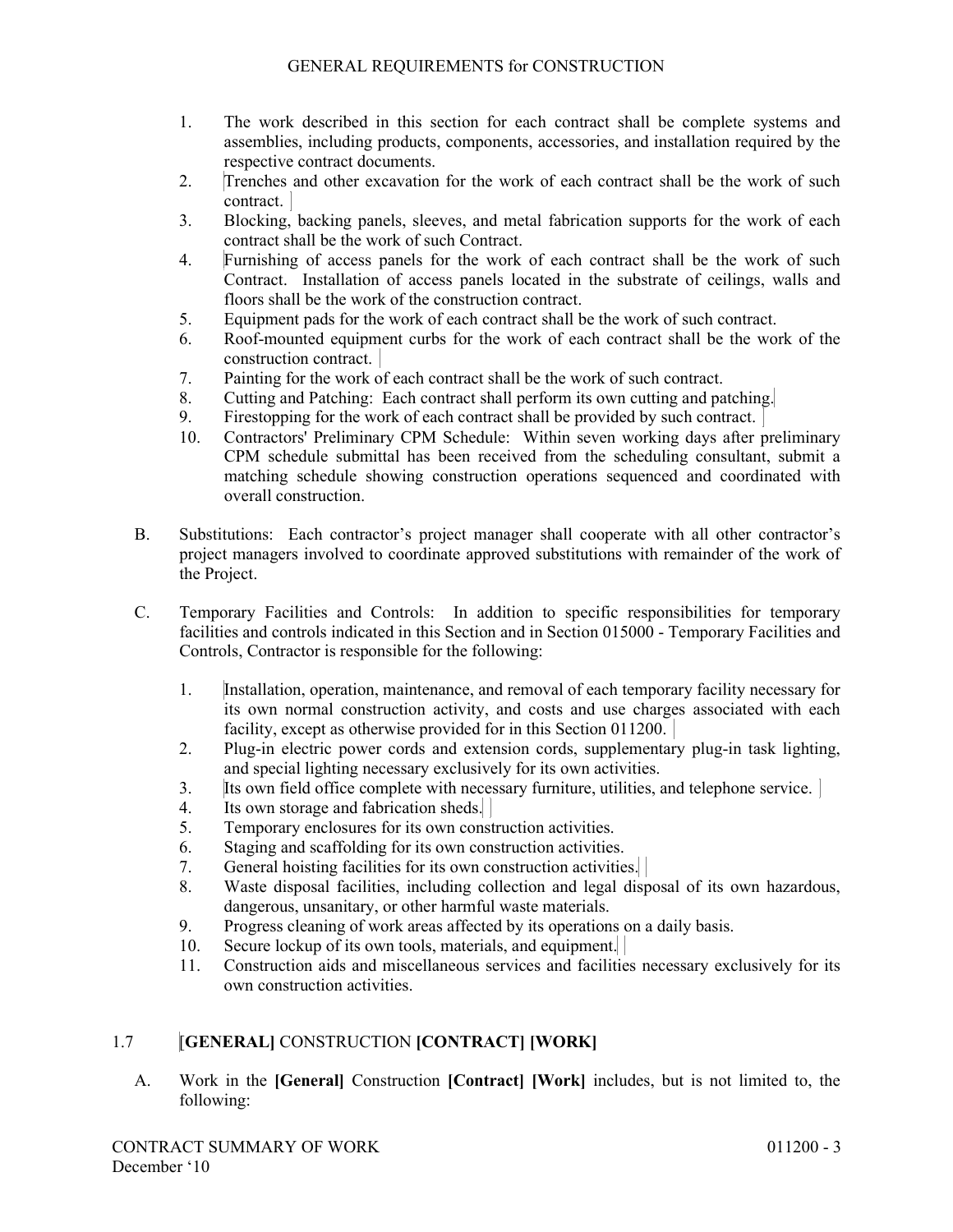- 1. Remaining work not identified as work under other contracts.
- 2. Site preparation, including clearing, building demolition and relocations, and earthwork.
- 3. Site improvements, including roadways, parking lots, pedestrian paving, site development furnishings and equipment, and landscaping.
- 4. Site water supply and distribution.
- 5. Site sanitary sewerage.
- 6. Site storm drainage.
- 7. Site fuel distribution.
- 8. Tunnels for site utilities.
- 9. Selective demolition.<br>10. Foundations, including
- 10. Foundations, including footings, foundation walls[**, and piles**].
- 11. Slabs-on-grade, including earthwork, subdrainage systems, and insulation.
- 12. Below-grade building construction, including excavation, backfill, and thermal and moisture protection.
- 13. Superstructure, including floor and roof construction [**and**] [**sprayed fire-resistive materials**] [**and**] [**board fire protection**].
- 14. Exterior closure, including walls,[ **parapets,**] doors, windows[**, and louvers**].
- 15. Roofing, including coverings, flashings [**roof specialties**] [**and**] [**glazed openings**].
- 16. Interior construction, including partitions, doors,[ **interior glazed openings,**] and fittings.
- 17. Fire-protection specialties.
- 18. Stairs, including railings and finishes.
- 19. Interior finishes [**finish carpentry**] [**architectural woodwork**] and built-in casework.
- 20. Conveying systems, including [**elevators**] [**wheelchair lifts**] [**escalators**] [**and**] [**cranes**].
- Equipment, including the following:
	- a. Stage equipment.
	- b. Projection screens.
	- c. Loading dock equipment.
	- d. Waste compactors.
	- e. Foodservice equipment.
	- f. Residential appliances.
	- g. Laboratory fume hoods.
- 22. Furnishings, including [**casework**] [**window treatments**] [**floor grilles and mats**] [**and**] [**seating**] <**Insert type of furnishing**>.
- 23. Special construction, including the following:
	- a. Preengineered structures.
	- b. Special-purpose rooms.
	- c. Radiation protection.
- B. Temporary facilities and controls in the **[General]** Construction Contract include, but are not limited to, the following:
	- 1. Temporary facilities and controls that are not otherwise specifically assigned to other contracts.
	- 2. Sediment and erosion control.
	- 3. Unpiped sewers and drainage, including drainage ditches, dry wells, stabilization ponds, and containers.
	- 4. Stormwater control.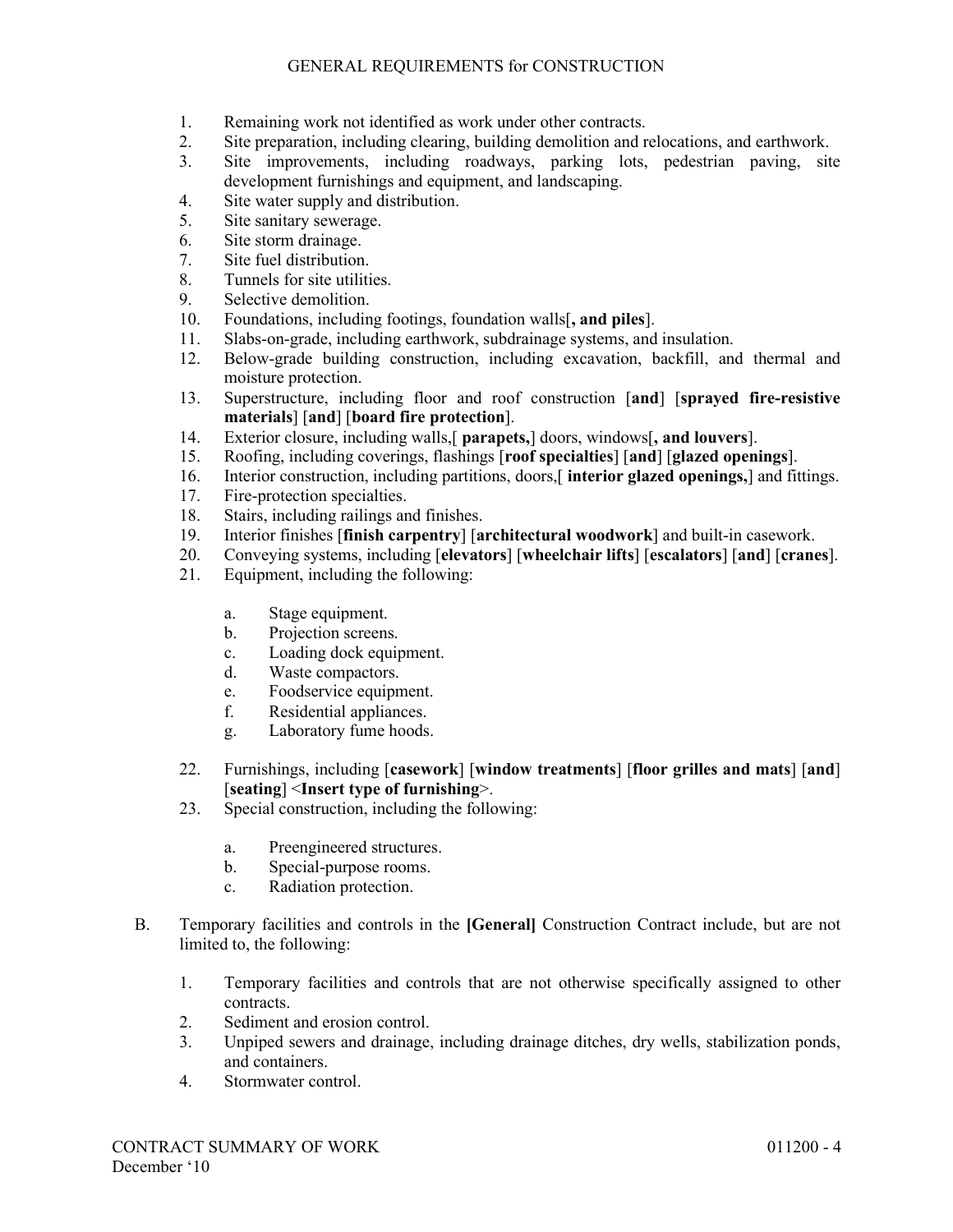- 5. Unpiped temporary toilet fixtures, wash facilities, and drinking water facilities, including disposable supplies.
- 6. Temporary enclosure for building exterior.
- 7. Temporary roads and paved areas.
- 8. Dewatering facilities and drains.
- 9. Excavation support and protection for the Work of the contract.
- 10. Project identification and temporary signs.
- 11. General waste disposal facilities.
- 12. Pest control.
- 13. Temporary stairs.
- 14. Temporary fire-protection facilities.
- 15. Barricades, warning signs, and lights.
- 16. Site enclosure fence.
- 17. Covered walkways.<br>18. Security enclosure a
- Security enclosure and lockup.
- 19. Environmental protection.
- 20. Restoration of Owner's existing facilities used as temporary facilities.
- 21. Temporary heating, cooling, and ventilation for **[General]** Construction Contract Work before weathertight enclosure of building is complete.
- 22. Temporary heating, cooling, and ventilation after permanent enclosure of building is complete.

# 1.8 PLUMBING **[CONTRACT] [WORK]**

- A. Work in the Plumbing **[Contract] [Work]** includes, but is not limited to, the following:
	- 1. Site special plumbing systems.
	- 2. Plumbing fixtures.
	- 3. Domestic water distribution.
	- 4. Sanitary waste.
	- 5. Storm water drainage.
	- 6. Special plumbing systems, including the following:
		- a. Compressed air.
		- b. Deionized water.
		- c. Distilled water.
		- d. Fuel oil.
		- e. Natural gas.
		- f. Medical gas.
		- g. Vacuum.
		- h. Acid waste.<br>i. Pools and fo
		- Pools and fountains.
	- 7. Fire protection systems.
	- 8. Special fire suppression systems, including the following:
		- a. Foam fire-extinguishing systems.
		- b. Clean-agent extinguishing systems.
	- 9. Plumbing connections to equipment furnished by all other contracts.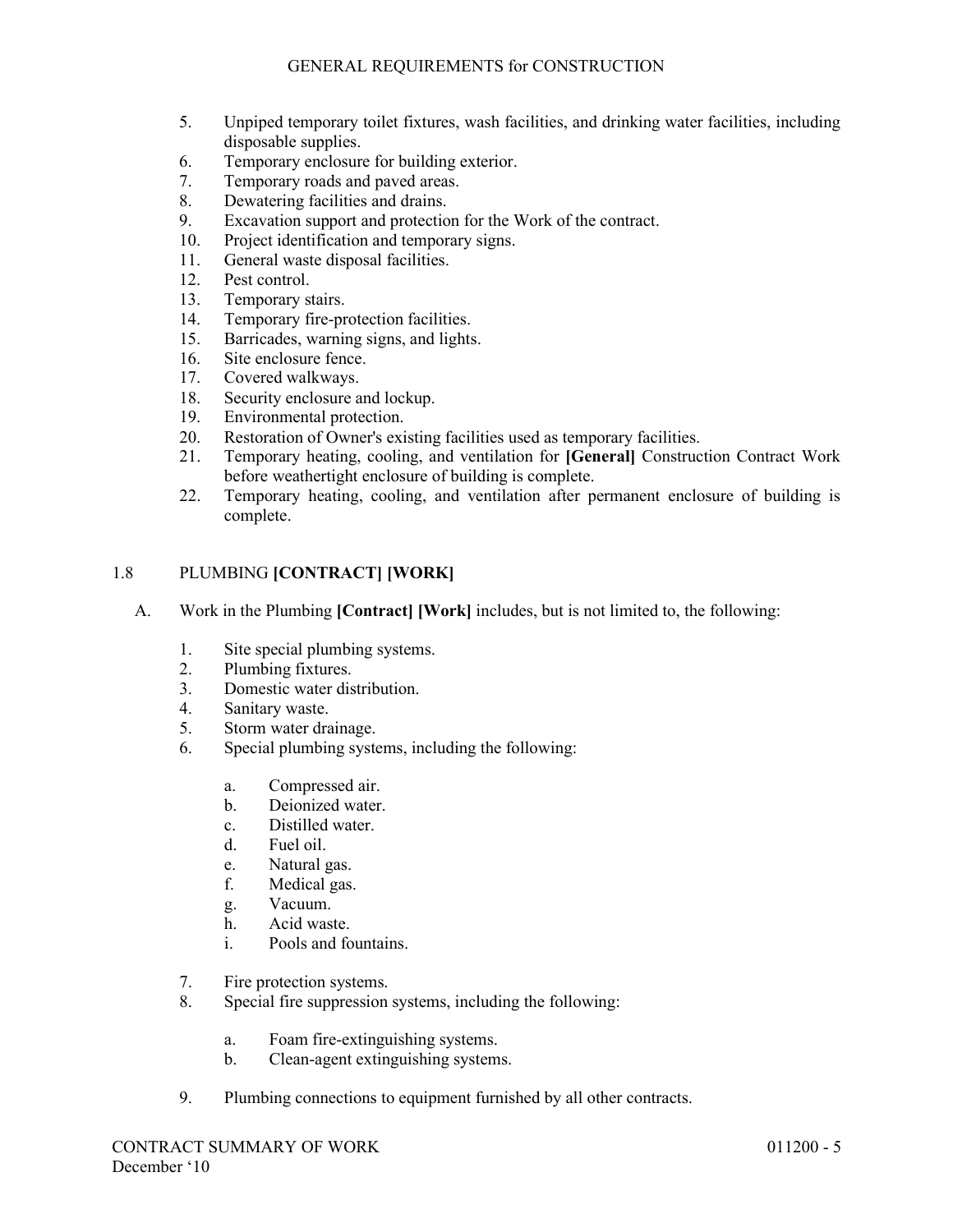- B. Temporary facilities and controls in the Plumbing Contract include, but are not limited to, the following:
	- 1. Piped sewerage and drainage.
	- 2. Piped gas service.
	- 3. Piped water service.
	- 4. Piped temporary toilet fixtures, wash facilities, and drinking water facilities.
	- 5. Temporary standpipe for Fire Department use.
	- 6. Plumbing connections to existing systems and temporary facilities and controls furnished by other contracts.
	- 7. Temporary heating, cooling, and ventilation for Plumbing Contract Work before weathertight enclosure of building is complete.

# 1.9 HVAC **[CONTRACT] [WORK]**

- A. Work in the HVAC **[Contract] [Work]** includes, but is not limited to, the following:
	- 1. Site steam distribution.
	- 2. Site hydronic distribution.
	- 3. Energy supply, including [**oil**] [**gas**] [**steam**] [**hot- and chilled-water**] supply systems.
	- 4. HVAC systems and equipment.
	- 5. HVAC instrumentation and controls.
	- 6. HVAC testing, adjusting, and balancing.
	- 7. Building automation system.
	- 8. Mechanical connections to equipment furnished by all other contracts.
- B. Temporary facilities and controls in the HVAC Contract include, but are not limited to, the following:
	- 1. Temporary heating, cooling, and ventilation for HVAC Contract Work before weathertight enclosure of building are complete.

## 1.10 ELECTRICAL **[CONTRACT] [ WORK]**

- A. Work in the Electrical **[Contract] [Work]** includes, but is not limited to, the following:
	- 1. Site electrical distribution.
	- 2. Site lighting.
	- 3. Site communications and security.
	- 4. Electrical service and distribution.
	- 5. Exterior and interior lighting and light pole bases.
	- 6. Communication and security.
	- 7. Fire alarm and detection systems.
	- 8. Special electrical systems, including the following:
		- a. Uninterruptible power supply systems.
		- b. Packaged engine generator systems.
		- c. Battery power systems.
		- d. Cathodic protection.